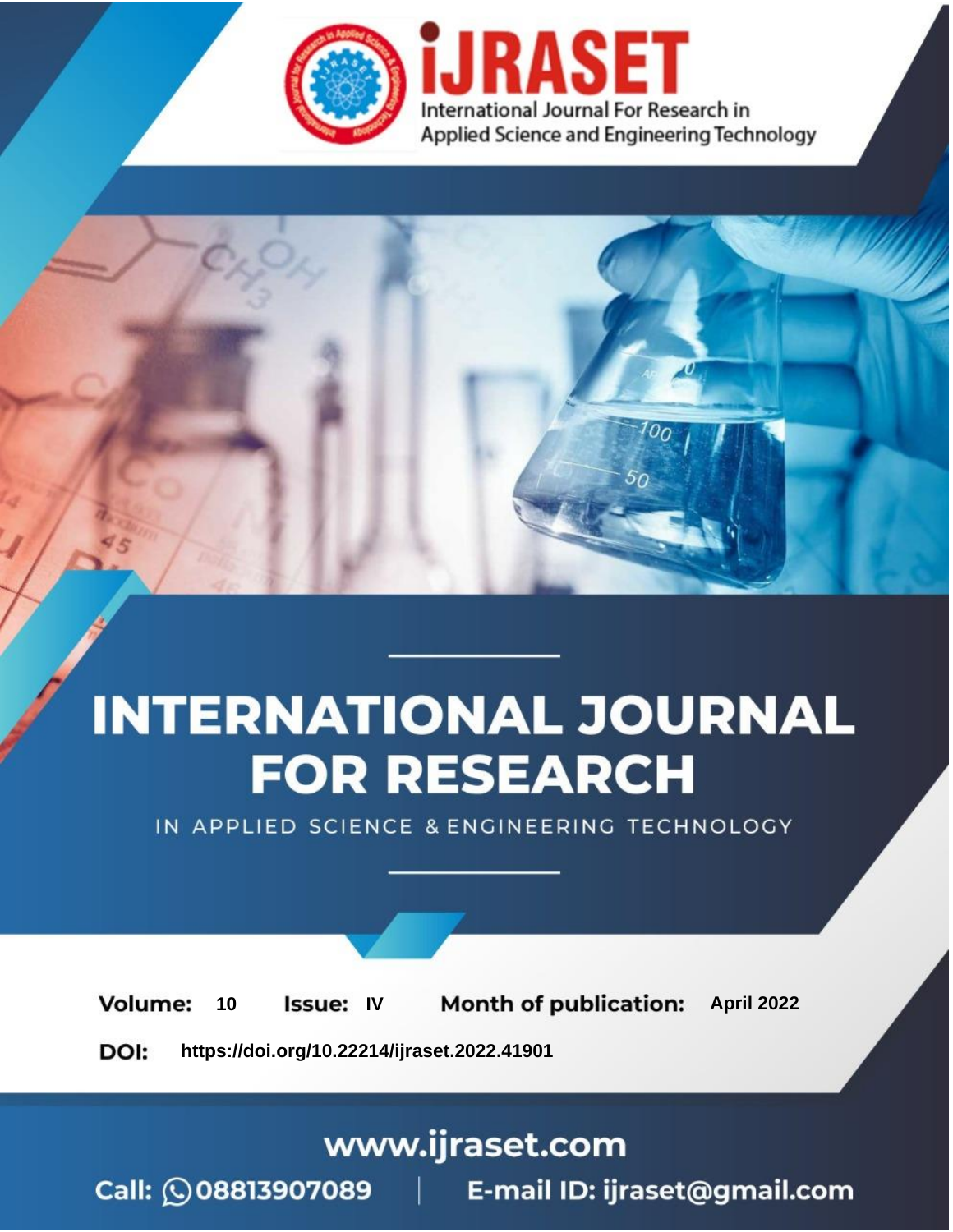

### **Implementation of Cloud Computing Technology for Ticket Booking**

Uppupedda Yashaswini<sup>1</sup>, Pallavi V Patil<sup>2</sup>

*<sup>1</sup>MSc in Information Technology, Department of Computer Science, Jain deemed to be University, Bangalore, Karnataka, India. <sup>2</sup>Assistant Professor, Department of Computer Science, Jain deemed to be University, Bangalore, Karnataka, India.*

*Abstract: The current railway or bus ticket booking system is human dependent and tedious with regards to the ticket booking process. The core objective of our project is to develop the web-application which will serve as a medium for students/employees/anyone to book the tickets to travel through trains or bus. The principle motive force of this web-application* is to ease the process of ticket booking by avoiding the hectic and boisterous process to stand in a queue and book the ticket for the *short distance for travelling in the trains. Several applications are available in the market which gives information about the travelling destinations and their fares. However, none of these applications incorporate the ticket booking process coordinated*  for both train and bus. Our application contrasts from such a lot of existing applications as it would book the ticket as well as save *the ticket in the clouddatabase for both train and bus.*

*Ticket can be bought with the help of smart phone, laptop using the web-application where your railway tickets can be carried in* your phone. The ticketing information of the user is securely stored in the cloud database. Additionally, the ticket checker is given *the checker application which is utilized for the approval of the ticket appeared by the user. This framework gives the ticket checker web-application to look for the user's ticket with the ticket number or other appropriate information in the cloud database for checking purposes. Consider that the user's display is being damaged and not able to show the ticket due to other reasons like battery failure we have another safeguard alternative to check the ticket by searching in the ticket database with the ticket numberor user's other relevant information for validation purpose. Keywords: Ticket Booking, Railway, Cloud Database, Ticket Checker.*

#### **I. INTRODUCTION**

There has been no advancement in Indian public transport system particularly railways and bus, still follows theregular old pattern of ticket booking and checking. With the growing population, the number of travellers ready to travel day by day is expanding abruptly and now the circumstances are deteriorating that individuals don't bother whether they have a ticket or not, they knowingly or sometimes because of some issue they are entered in the train or bus without a ticket. Indian public transport system and IT are loosely bounded. Presently the use of Information Technology is only limited to online checking of schedules and fares of public transport. The main motive of this web-application is to ease the process of ticket booking by avoiding the hectic process to stand in long queues and book the ticket for the short distance travelling in the trains and bus. Users can purchase the ticket over the Internet, 24 hours a day throughout the year, this solves the issue of bus ticket being misplaced or stolen in a real-life scenario. The application may get overloaded due to a huge number of users visiting at once. Thus to solve the issue this system is built up using cloud infrastructure for improved performance.

#### *A. Cloud Computing*

Cloud Computing [1] is a form of distributed computing which has been evolving recently. Typically, the cloud symbol is used to represent the Internet. Cloud computing is now widely used to describe the delivery of software, infrastructure and storage services over the internet. Cloud computing provides tools and technologies for various parallel applications with far more affordable prices compared to traditional parallel computing techniques.

The main purpose of cloud computing is to profit from all of these technologies without the necessity for deep knowledge or expertise with each of them. At present, whether large or small, all companies depend on public cloud platforms to host and implement applications because they supply flexibility, mobility, scalability, sustainability and itis cost-effective. Cloud Computing Service Models can be mainly placed into three types: SaaS (Software as a Service), IaaS (Infrastructure as a Service) and PaaS (Platform as a Service). Each of the cloud models has its collection of benefits that will meet the wants of assorted companies.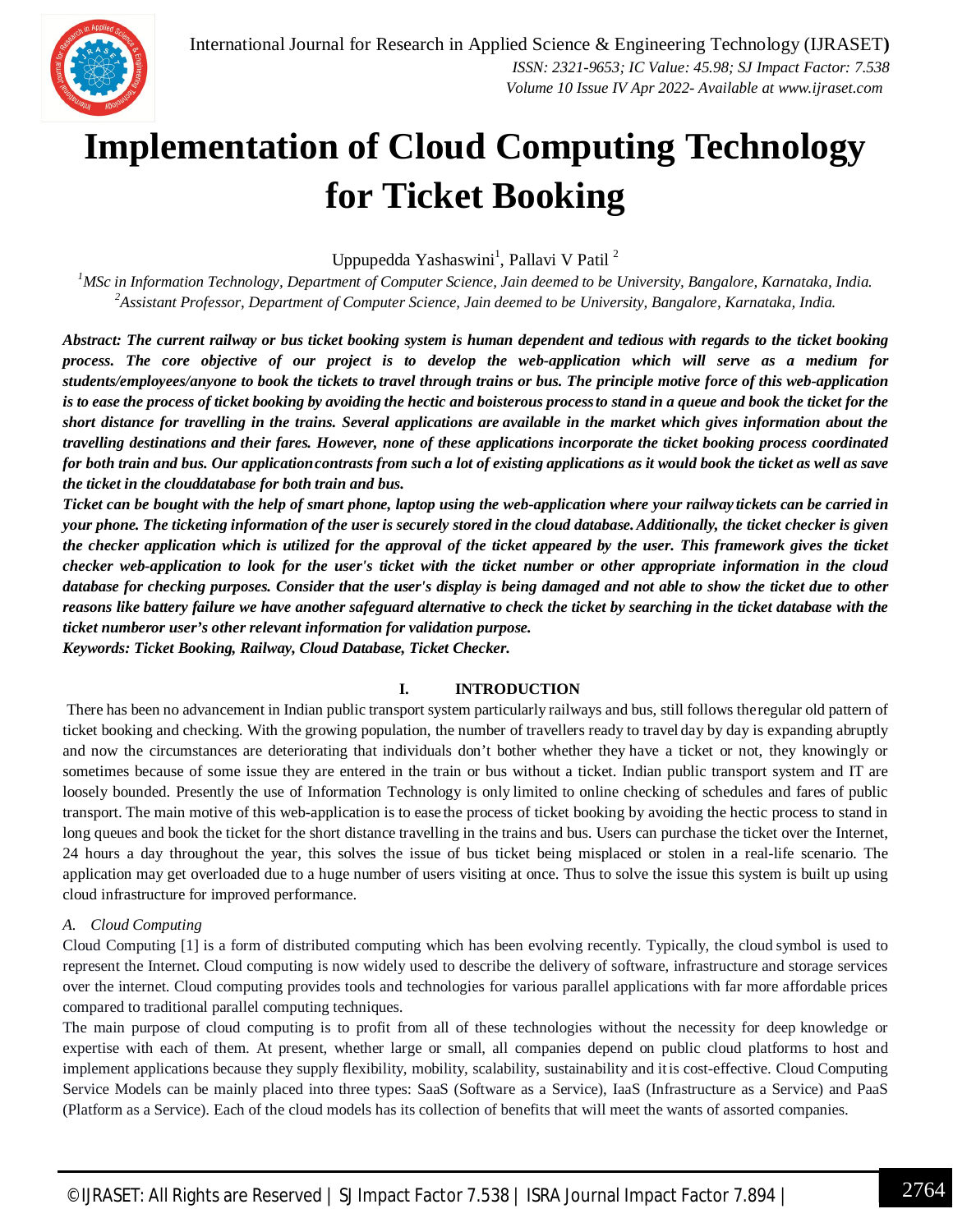International Journal for Research in Applied Science & Engineering Technology (IJRASET**)**



 *ISSN: 2321-9653; IC Value: 45.98; SJ Impact Factor: 7.538 Volume 10 Issue IV Apr 2022- Available at www.ijraset.com*

#### **II. LITERATURE SURVEY**

A Study by Mohezar et. al. [5] identified trends in e-tickets among urban communities, especially in Kuala Lumpur. This research explores the trends and patterns of use of e-tickets. The study also focused on consumer perspectives for e-tickets in terms of their usability, reliability, protection, convenience and performance. The research also explores the effect of demographic variables on eticket acceptance of e-tickets. A survey was conducted amongst Internet users in Kuala Lumpur. Questionnaires were randomly distributed to 5,000 individuals. Kuala Lumpur was selected to have the largest number of Internet users. The study found that etickets are not a new trend, as an almost good number of respondents have been purchasing online tickets for the past two years and the purchase of rail and bus tickets seems to have dominated onlineticketing services. It was also found that comfort and ease of use were among the factors that inspired respondents to buy tickets online. The study [5] also found that online ticket purchasers are young, qualified and with a higher income bracket, Sahney et al. found that the modus operandi of the online ticket booking system needs particular attention to factors such as the functionality of online search information, website design, and the capacity of all time network availability for online booking. We propose that the flexibility of the Internet should be combined with the convenience of a simplified decision making and collaborative booking from traditional travel agents. The expertise of travel agents should help online customers to find the best travel option under given constraints and provide efficient support for impulsive decision.

#### **III. PROBLEM STATEMENT**

The need to build this website was the technological development of almost everything around us. The user needs all the tasks to be accomplished in an effective and relaxed manner. In such a time, there was a desperate need to construct a website for the convenience of the user. Also, this website will aim to solve the tiresome task of managing the crowd easy, without confusion, during ticket booking times. Cloud Technology will help to add flexibility and scalability.

- *A. Project Modules*
- *1) Registration:* This module is meant to record user details on the website database. It collects general information about the user such as name, mobile number, email address, etc. This module also includes a unique Email Id. and Password that would allow the user to sign-in to the website. The information received by the user is recorded in the 'Register' database. Once the user has given all the information needed for registration, the website redirects the user to the sign-in page.
- *2) Sign-In and Authentication:* This module facilitates the user to sign-in on to the website. It collects user information, such as email address and password, and compares the information against the entries in the database. If the user entered information that matches the authentication parameters that is email address and password entered during the registration process, the user shall be authenticated and will be redirected to the user homepage. If the user entered information that does not satisfy the requirements for authentication, the user will not be authenticated and cannot access the user homepage.
- *3) Booking and Allocation:* This module is available once the user has signed-in onto the website, our application displays two modes of transport to the user that are the train and the bus. User can select any one mode according to his choice. If the user selects train he is prompted with the form where he has to enter his desired selection for booking process, that form includes source station, final destination, train class, train type, number of tickets, route. Once the user selects these parameters the script code accepts the entries and checks for matching entries in theserver database and accordingly displays the fare amount. after that user can go forward and proceed to checkout. Similarfunctionality is available for bus booking but form choices are different.
- *4) Transaction:* This module displays a confirmation message that the user has successfully booked the ticket. It also makes an entry in the transaction database and the unique transaction id is allocated to the user in this module. User can print a ticket in the next step.
- *5) Admin:* This module is designed for Ticket-Checker. Firstly, Ticket-Checker must sign-in to use the application. Once he has singed-in, he is provided with the transaction database for both bus and train ticket. The checker can select any one of this option to verify and validate the ticket. In this module the checker is provided with an option to search a particular keyword this will help checker to save time if he has to select any specific entry.
- *B. Project Review*
- *1) User:* Open web-application in the appropriate browser. Enter desired information to book the ticket.
- *2) Admin:* Manipulate and manage the system database by adding new bus stops or train stations, removing stops. Adding new Verifier if required.
- *3) Server:* Takes the desired entries from the user. Calculates the fare by checking in the database. Displays the ticket in a valid format. Post the details of user on cloud with its ticket.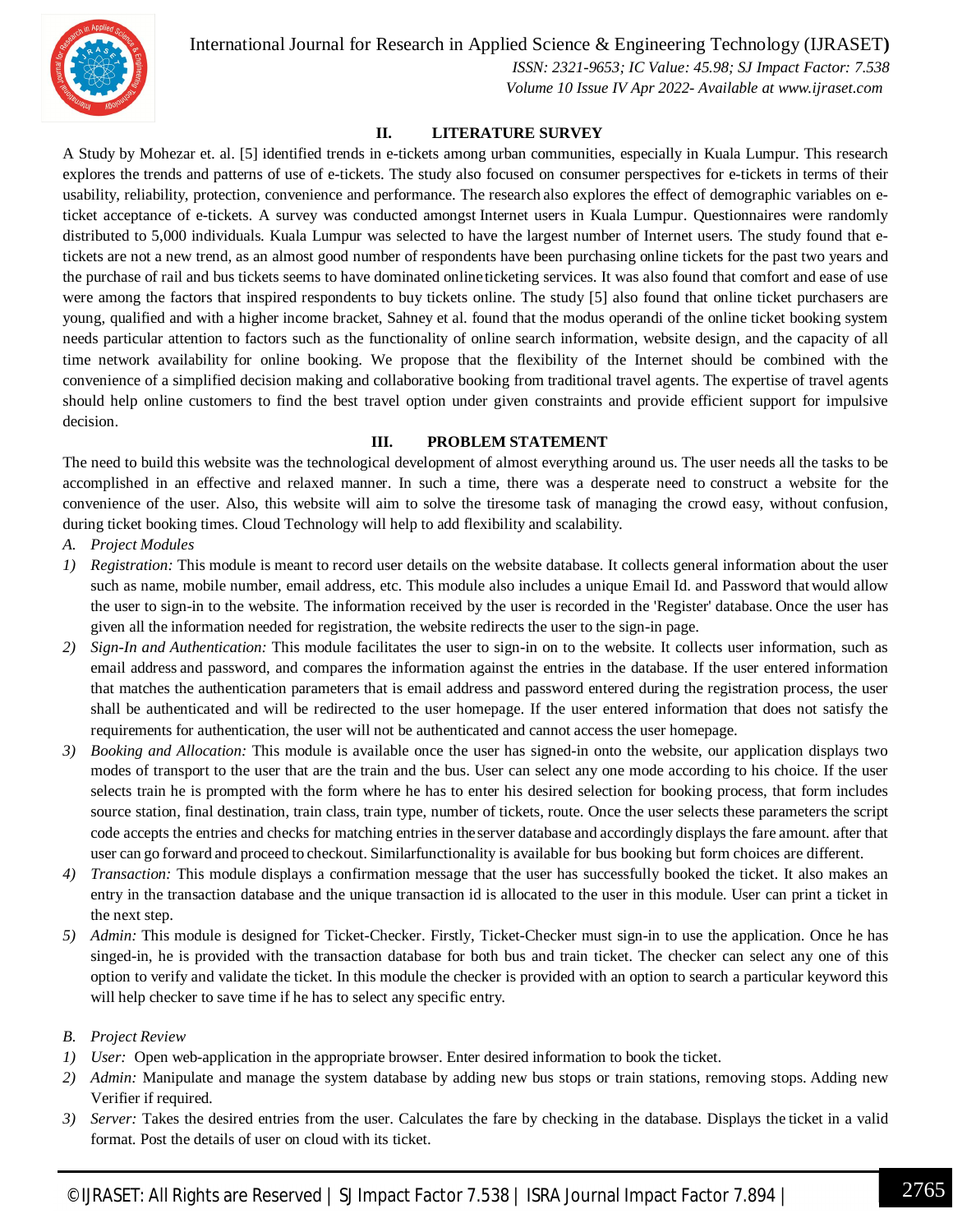

International Journal for Research in Applied Science & Engineering Technology (IJRASET**)**  *ISSN: 2321-9653; IC Value: 45.98; SJ Impact Factor: 7.538*

 *Volume 10 Issue IV Apr 2022- Available at www.ijraset.com*

*4) Verifier:* Open the web application in the appropriate browser Takes booking id or other relevant information of the user and verifies.

#### *C. Project Implementation*

- *1) User M-Ticket Booking System:* User can buy our ticket with the help of a mobile phone or a laptop or any other device which can access a web- application where your tickets are transported on your computer. Firstly, the user has to set up an account to book a ticket. After an account has been established, the user can sign-in using his or her credential. Our application shows two modes of transportation to the users that are train and bus. Once the user selects one of the options, he has to enter his desired source and destination address. For train, In our system user has to input whether he has to book a ticket for first class, second class. Enter the total number of passengers and type of journey whether single or return. After that our system displays the fares. User has to confirm all the details and then he is forwarded to payment gateway. Once the payment process is completed our system prints a ticket and that will be uploaded on the cloud in users account. Similar process for booking bus ticket.
- *2) Admin M-Ticket Booking System:* Ticket-Checker is equipped with the checker application used for validation of the train ticket or bus ticket. Ticket information for users is stored in a cloud database for security purposes. This web application provides the Ticket-Checker with checker application to search for the user's ticket with the ticket number or other valid credentialsin the cloud database for checking purposes.

#### **IV. RESULTS AND DISCUSSIONS**

The web application M-Ticket booking system was developed using Hypertext Markup Language (HTML), Cascading Style Sheet (CSS), PHP Hypertext Pre-processor (PHP), Structure Query Language (SQL), Bootstrap Theme,JavaScript, Data tables.

#### *A. Application Home Page*

The web application home page displays the ticket booking menu. It also displays the login page for current users at the top of the application and a path for new users to register quickly onto the application.

#### *B. User Home Page (after the user has signed in)*

The user home page has the header which has options such as Train Ticket, Bus Ticket, User Bookings and displays users name and has log out and my profile options in drop down list. The body of user home page has a menuwhich has two options which are Book Train Ticket, Book Bus Ticket, respectively.

#### *C. Checkout Page*

The Checkout page has the header which is similar to that of User Home Page, The body of this page displaysthe Route and Fare according to user choice, user can check out if he is satisfied by displayed fare. The checkout page also has a Go Back option which will head the user to Train Ticket Booking Page.

#### *D. Payment Gateway Page*

The Payment Gateway Page has the form where user has to enter his card details to complete the ticket bookingprocess.

#### *E. Booking Info and Print Ticket Page*

This page is displayed after payment is completed, it show- cases the ticket booking information that the user has selected and allocates a unique transaction id which is known as Booking Id. This page also has a print ticket optionwhich prints the ticket.



Fig.1.Print Ticket Information Page.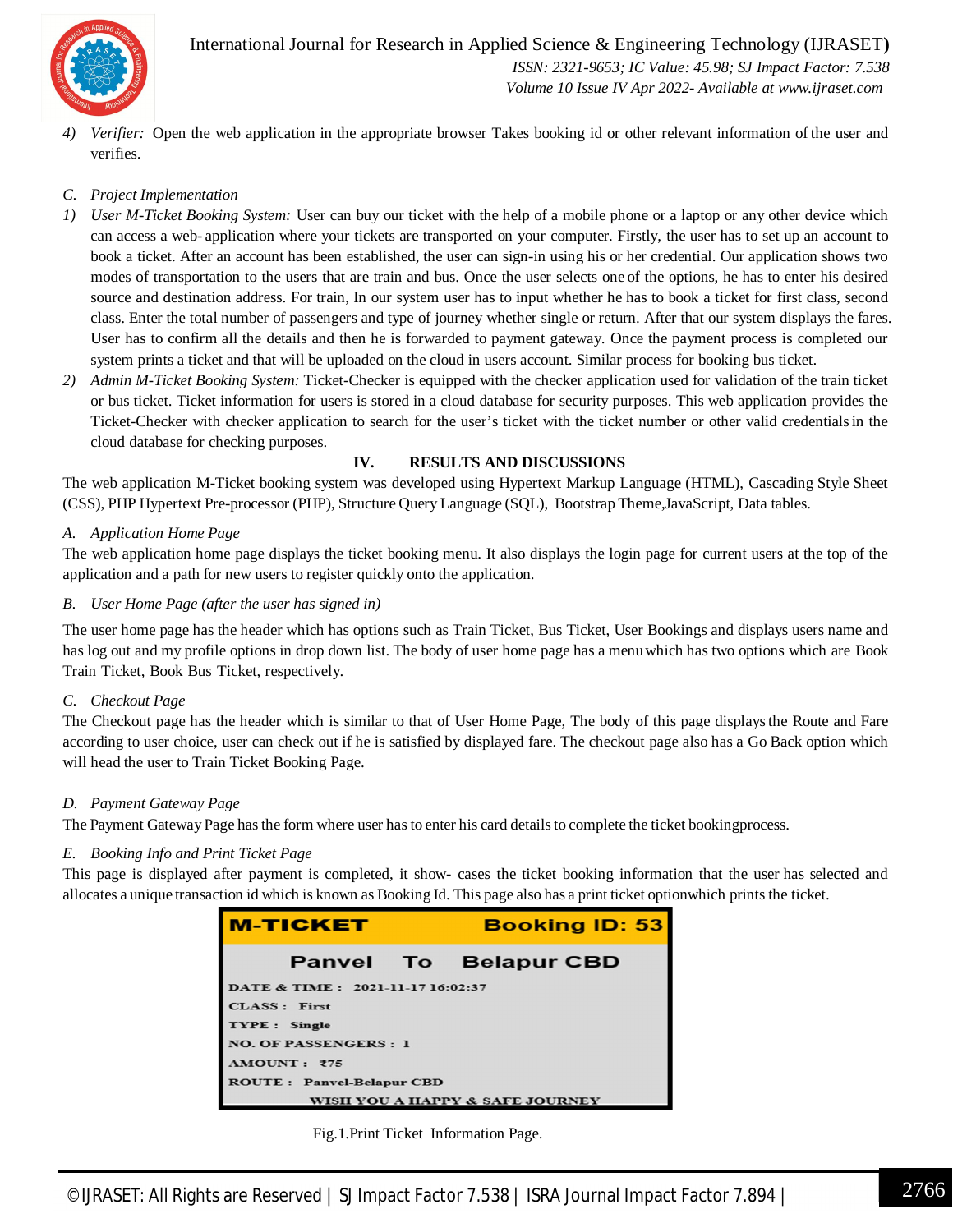

International Journal for Research in Applied Science & Engineering Technology (IJRASET**)**

 *ISSN: 2321-9653; IC Value: 45.98; SJ Impact Factor: 7.538 Volume 10 Issue IV Apr 2022- Available at www.ijraset.com*

#### **V. CONCLUSION AND FUTURE WORK**

There are many issues in existing railways [6] and bus ticket booking system, To deal over this issue, we are working towards a web-based platform. We have identified the loopholes and started our systematic investigation. Our investigation focuses on these major issues and have put forward a desired result for the same. We have introduced an application on how to secure passenger information. With this experimental analysis, there will be an increased usage of public transport systems, as everything can be done independently. There is no need of any dependence on the conductor or ticket collector while entering into the bus or railways for collecting the ticket, all that we need to do is get a digital ticket by using the web application available in the mobile device and verify it by using users Booking Id or other credentials. This would eventually boost the will of the people and people will use the transport very often. We can visualize that M-Ticket system will have an application portfolio with a mix of cloud-based services delivered across a combination of private, hybrid, and public cloud-based infrastructure deployment models. Thus, using cloud computing technology in train and bus system is the most efficient, cost-saving, time-saving and sterilisable technique for waiting ticket holders.

#### **VI. ACKNOWLEDGEMENT**

First and foremost, I thank God for granting me the patience, letting me live to see this project through and availing positive people who support me in my entire journey. With profound sense of gratitude and regards, I acknowledge with great pleasure the guidance and support extended by, I thank Dr. Eshwaran Iyer, Dean, Jain Knowledge Campus, Bangalore, Dr. Dinesh Nilkant, Director & Center Head, Jain Knowledge Campus, Bangalore, Dr. M. N. Nachappa, Head, School of CS & IT, Jain (Deemed-to-Be University), Bangalore, Dr. Suchithra R., HoD - MSc [IT], School of CS & IT, Jain (Deem-To-Be University), Bangalore for their interest & encouragement throughout the project. I am very fortunate and grateful to my advisor Asst. Professor Pallavi V Patil, for her valuable comments, continuous support, commitment, encouragement, and suggestions which enabled me pass difficulties with courage and finalize the project work. I don't know where I would be now without huge help in editing my many mistakes. You are truly an outstanding person and an able educator and, I thank you from the bottom of my heart.For my entire friend the feedbacks and experience you share me have a great contribution to complete my project. You are the one who sacrificing the precious time you spent in commenting, encouraging and trying all your best to make my project keep in scope. I hope you find some kind of satisfaction in the completion of this paper. Thank you so much!

#### **REFERENCES**

- [1] Grance T., and Mell P., NIST definition of cloud computing, National Institute of Standards and Technology,January 2011.
- [2] Subashini S., and Kavitha V., A survey on security issues in service delivery models
- [3] of cloud computing. Journal of Network and Computer Applications, July 2010.
- [4] https://searchcloudcomputing.techtarget.com/definition/Software-as-a-Service.
- [5] https://www.bluepiit.com/blog/different-types-of-cloud-computing-service-models/
- [6] https://www.esds.co.in/blog/cloud-computing-types-cloud/#sthash.oP96URFO.dpbs
- [7] https://www.tandfonline.com/doi/abs/10.1080/09718923
- [8] https://www.irctc.co.in/nget/train-search
- [9] https://aws.amazon.com/
- [10] https://aws.amazon.com/ec2/instance-types/